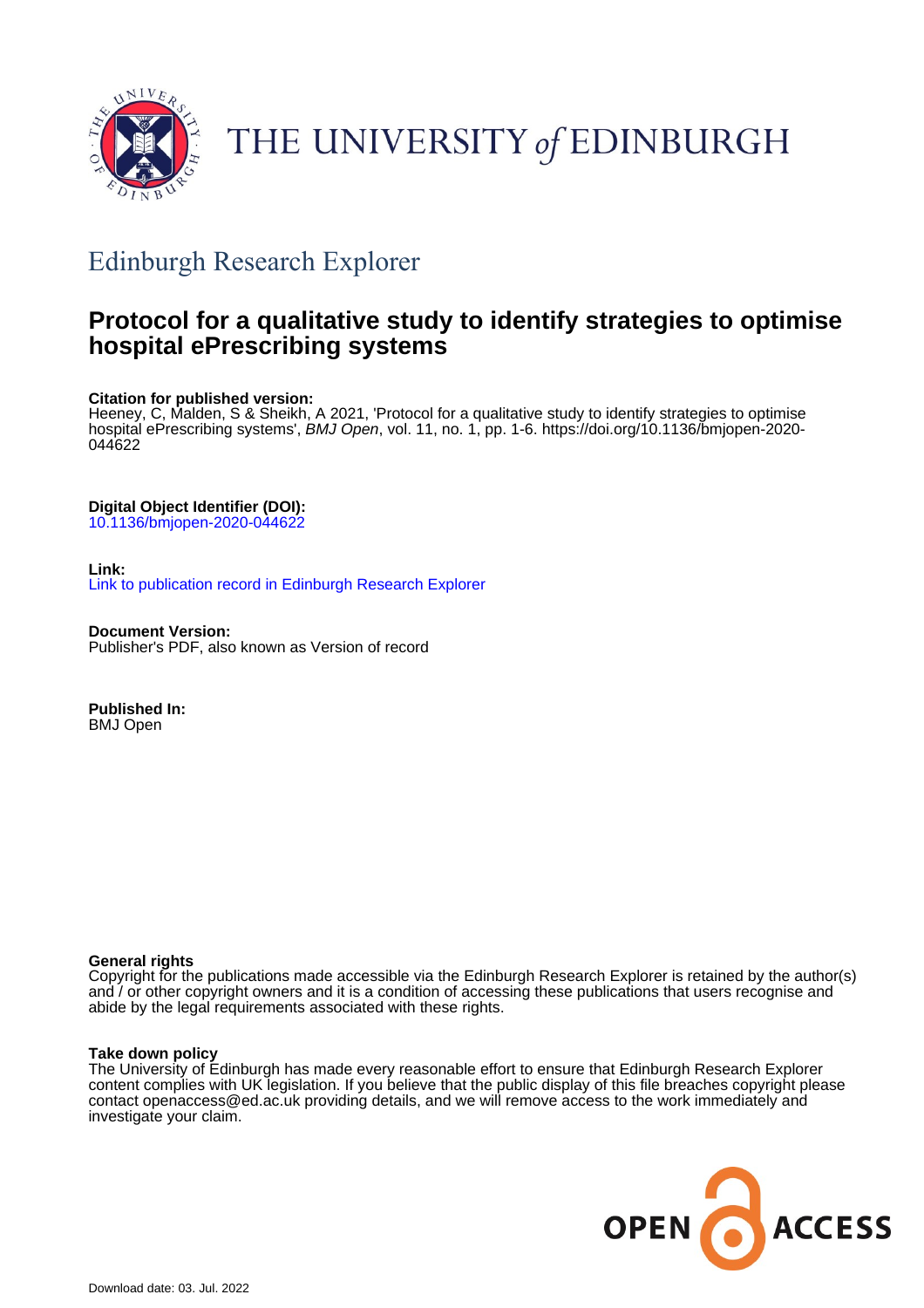# **BMJ Open Protocol for a qualitative study to identify strategies to optimise hospital ePrescribing systems**

Catherine Heeney **D**, Stephen Malden, Aziz Sheikh

**To cite:** Heeney C, Malden S, Sheikh A. Protocol for a qualitative study to identify strategies to optimise hospital ePrescribing systems. *BMJ Open* 2021;11:e044622. doi:10.1136/ bmjopen-2020-044622

► Prepublication history for this paper is available online. To view these files, please visit the journal online (http://dx.doi. org/10.1136/bmjopen-2020- 044622).

Received 09 September 2020 Revised 25 November 2020 Accepted 18 December 2020



© Author(s) (or their employer(s)) 2021. Re-use permitted under CC BY. Published by BMJ.

Centre for Medical Informatics, The University of Edinburgh Usher Institute of Population Health Sciences and Informatics, Edinburgh, UK

Correspondence to Dr Catherine Heeney;

catherine.heeney@ed.ac.uk

#### ABSTRACT

Introduction Electronic prescribing (ePrescribing) is a key area of development and investment in the UK and across the developed world. ePrescribing is widely understood as a vehicle for tackling medication-related safety concerns, improving care quality and making more efficient use of health resources. Nevertheless, implementation of an electronic health record does not itself ensure benefits for prescribing are maximised. We examine the process of optimisation of ePrescribing systems using case studies to provide policy recommendations based on the experiences of digitally mature hospital sites.

Methods and analysis Qualitative interviews within six digitally mature sites will be carried out. The aim is to capture successful optimisation of electronic prescribing (ePrescribing) in particular health systems and hospitals. We have identified hospital sites in the UK and in three other developed countries. We used a combination of literature reviews and advice from experts at Optimising ePrescribing in Hospitals (eP Opt) Project round-table events. Sites were purposively selected based on geographical area, innovative work in ePrescribing/ electronic health (eHealth) and potential transferability of practices to the UK setting. Interviews will be recorded and transcribed and transcripts coded thematically using NVivo software. Relevant policy and governance documents will be analysed, where available. Planned site visits were suspended due to the COVID-19 pandemic.

Ethics and dissemination The Usher Research Ethics Group granted approval for this study. Results will be disseminated via peer-reviewed journals in medical informatics and expert round-table events, lay member meetings and the ePrescribing Toolkit ([http://www.](http://www.eprescribingtoolkit.com/) [eprescribingtoolkit.com/](http://www.eprescribingtoolkit.com/))—an online resource supporting National Health Service (NHS) hospitals through the ePrescribing process.

#### **BACKGROUND**

International interest from private sector vendors and governments in electronic prescribing (ePrescribing) in hospitals over the last two decades can be understood as part of a wider initiative to develop eHealth capabilities in economically developed countries.<sup>1</sup> The UK Department of Health and Social Care allocated £68 million for the period of 2018–2021 to further develop and improve electronic prescribing and medicines

#### Strengths and limitations of this study

- ► A strength of this study is the way in which it contextualises the question of what works in electronic prescribing (ePrescribing) optimisation using a case study approach.
- $\triangleright$  By targeting the most advanced sites, the study could miss interesting developments in sites that may have nevertheless made significant and useful progress in improving their ePrescribing process.
- ► This study will involve both patient representatives and experts in clinical informatics throughout the project to guide research questions and add context to the research findings.
- ► It will not be possible to conduct direct observations of optimised medication prescribing processes in action, which will limit data triangulation.
- $\blacktriangleright$  The study forms part of a wider multiphase research project that will collectively give a nuanced understanding of optimisation in ePrescribing.

administration systems in NHS trusts. In the NHS Long Term Plan,<sup>[2](#page-5-1)</sup> trusts are encouraged to significantly enhance their digital capacity with regard to ePrescribing by 2029. In many UK hospitals, significant digital infrastructure exists even though it is not used to its full capacity. While in others, large-scale implementation of new electronic systems will be required.<sup>[3](#page-5-2)</sup> Much of the investment in ePrescribing is predicated on the hope that it will ultimately improve safety, quality and efficiency across medicines administration pathways.[4–6](#page-5-3) Making prescribing information legible and sharable for those involved addresses the conditions that have led to the problem of adverse drug events .<sup>78</sup> An advantageous by-product of increased digitisation is the accompanying increase in the availability, variety and quality of data, which can be used for monitoring and evaluation purposes.<sup>2</sup> Digitisation also makes data useable for a variety of potential purposes such as clinical research as well as sophisticated population health management.<sup>[2](#page-5-1)</sup>

**BMI**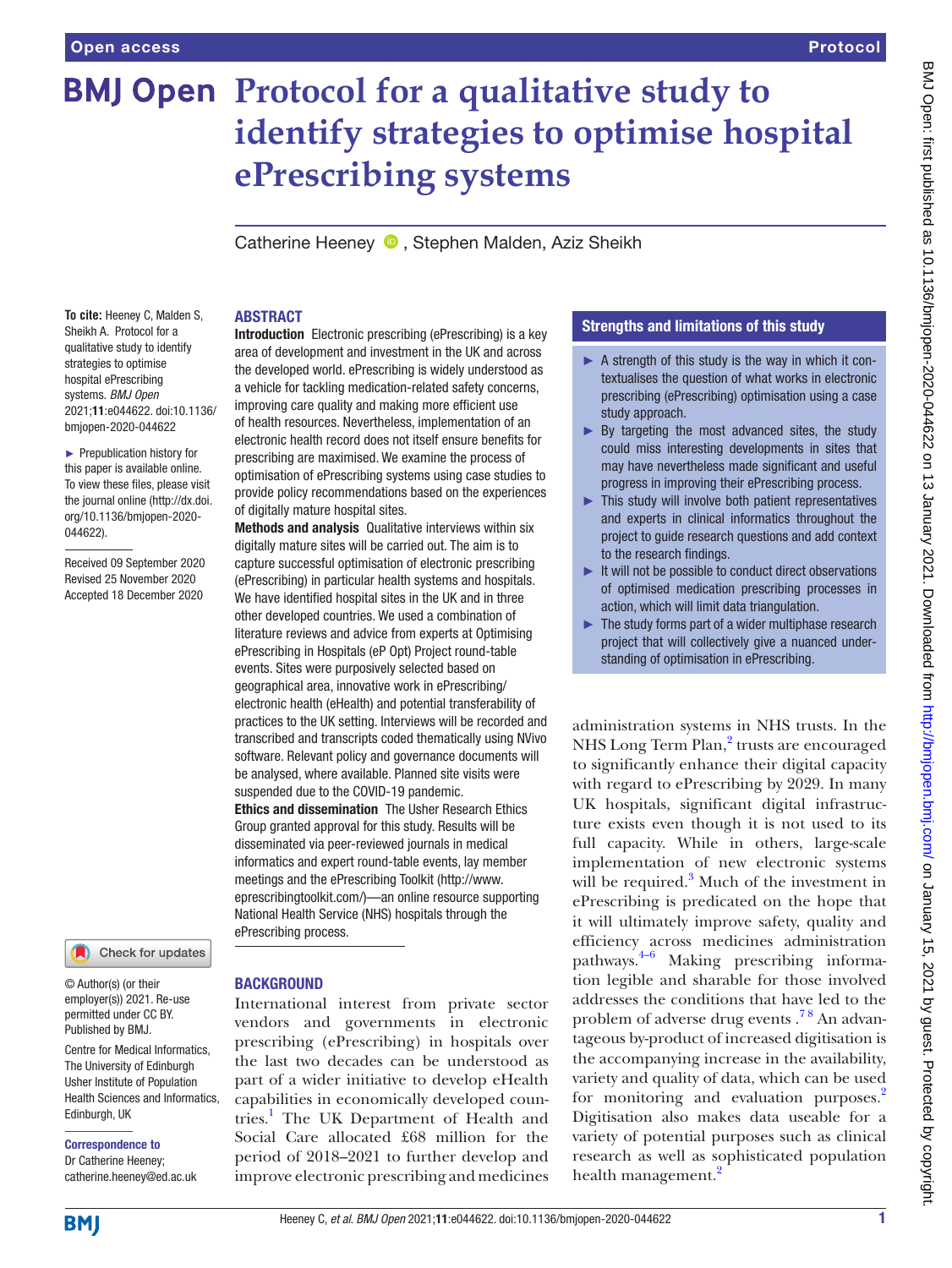The Wachter Review was commissioned to look at the lessons learnt from the perceived failures of the National Programme for IT (NPfIT), which ran from 2002 for 9 years with the aim of digitising secondary care.<sup>[9](#page-5-5)</sup> The Wachter Review emphasised that 'Going live with a health IT system is the beginning, not the end'.[10](#page-5-6) After the 'Go Live' and the subsequent stabilisation of the electronic health record (EHR), optimisation is the process of making adjustments to improve the system in situ. System optimisation in the context of health information technology has been described as 'the organisational efforts to maximise the benefits and minimise the risks of util-ising digital infrastructure to plan and deliver care'.<sup>[11](#page-5-7)</sup> Problems with the lack of integration of various types of ePrescribing systems have been highlighted as potential threats to safety.<sup>[6](#page-5-8)</sup> The integration of numerous information sources into clinical decision support (CDS) for ePrescribing was designed to ensure things like harmful drug–drug interactions and contraindications for particular patients with regard to specific drugs could be available at the point of prescribing.<sup>6</sup> This in itself potentially creates safety challenges if clinical staff are distracted and delayed by alerts. $3$  On the one hand, an integrated system offers synchronisation between hospital activities, but in some cases, the variety of information, which can now be fed into the CDS, can worsen the problem of alert fatigue.<sup>[8](#page-5-9)</sup> Therefore, updates and perceived improvements to ePrescribing systems may introduce as well as mitigate risks.<sup>[3](#page-5-2)</sup> Despite significant investment and progress, the quality and functionality of digital health infrastructure and the integration of ePrescribing functionalities within these systems remain variable.<sup>[10](#page-5-6)</sup> Questions regarding integration of different hospital systems and the ability of staff to interact with changing functionalities continue to raise safety concerns.<sup>6</sup>

Previous work has identified a typology of optimisation targets falling within three broad areas. These are misalignment, enhancement and developing user capabilities.<sup>12</sup> Misalignment is the mismatch of what an organisation needs the ePrescribing system to do and what it is capable of doing—its functionality. This can be addressed not only by configuring the system, adopting hardware and supporting infrastructure but also by changing existing ways of working. Enhancement seeks to improve the system by extending its reach in terms of integration of new information sources or ensuring more of the system's existing functionality is employed. In developing user capabilities with the ePrescribing system, healthcare organisations typically focus on areas such as staff motivation, competence and training. Variability between different implementations has been attributed to the need for a process of convergence between technology and local organisational characteristics.<sup>[12](#page-5-10)</sup>

A qualitative study within four early adopter sites in the USA following the implementation of an ePrescribing system (referred to as computerised provider order entry systems in the US context) aimed to identify important lessons that future implementers should consider. $^{13}$  $^{13}$  $^{13}$  The

findings indicated that successful implementation was accompanied by adequate user training, clear governance procedures and pre-emptive action with regard to user perceptions and the fear of change.<sup>13</sup> Additionally, a questionnaire-based study identified important factors associated with successful implementation of ePrescribing systems in English hospitals, reporting similar results. $^{14}$  $^{14}$  $^{14}$ Specifically, respondents indicated increased guidance around system choice, implementation strategy and standards, in addition to the support of top-level management to ensure projects were adequately resourced.<sup>[14](#page-5-12)</sup>

Potentially, the introduction of ePrescribing can do more than simply transferring practices involved in a paper-based prescribing system into an electronic form; it can also provide opportunities for innovative ways of working.[8](#page-5-9) Much of what makes an ePrescribing system yield the desired functionality at local level depends on having the necessary informatics and clinical and pharmacy staff available and engaged in the complex work of configuration.<sup>[8](#page-5-9)</sup> However, extensive configuration of systems as a local level raises questions of the scalability of successful ePrescribing optimisation processes and practices. Optimisation, therefore, can be a process of balancing national policies, negotiations with EHR vendors and local and organisational factors.<sup>12</sup> The current situation of different vendors and informatics teams configuring systems in one or more hospitals raises questions of interoperability and shared information governance across the NHS. One of the recommendations made by the Wachter Review was not to overcorrect for the perceived drawbacks of the centralised approach of the NPfIT.<sup>10</sup> The goals of interoperability, shared standards and data reuse and sharing to support both personalised care and research remain central to the vision for the NHS. $215$ 

#### eP OPT Project

In general, we can assume that digital maturity is an important attribute of hospitals, which can be used as benchmarks for advanced ePrescribing practices and processes. This is because their longer history of digitisation potentially provides more time post implementation to make interventions to ePrescribing systems and assess their impact—provided the requisite resources and expertise have been available. It is assumed here that dissemination of successful optimisation strategies adopted by digitally mature sites—both locally and internationally is likely to be helpful to those currently seeking to make similar improvements to their systems. We acknowledge, however, that the difference between implementation and optimisation may not always be clear. Adequately resourced later adopters may be in a position to implement systems, such as closed-loop medication, which have been part of an optimisation process for those with a longer digital history. Indeed, in the UK Global Digital Exemplars (GDE) Programme, there have been proactive strategies employed to ensure that later adopters of electronic health systems learn lessons that have taken a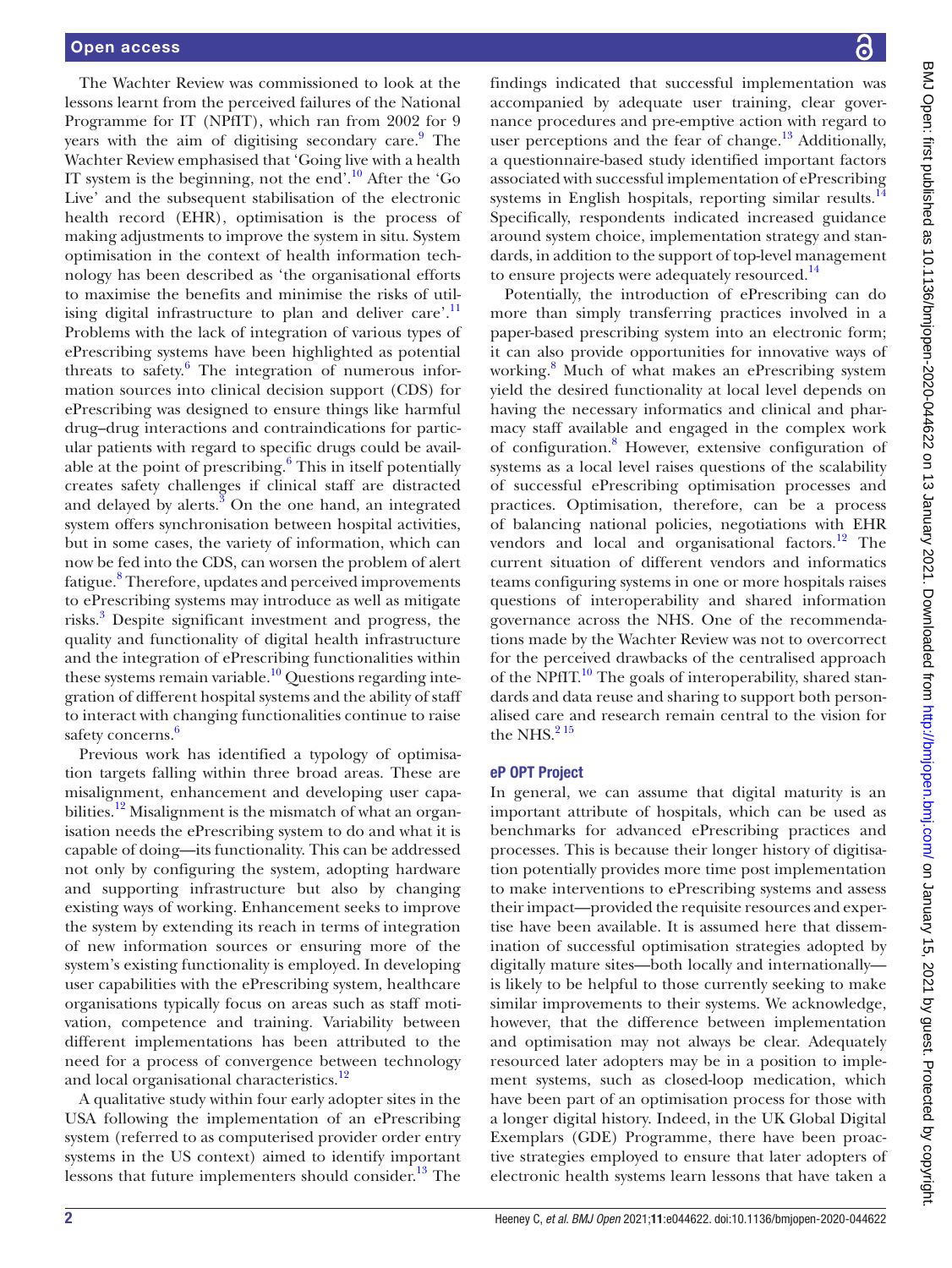number of years for their earlier adopting counterparts to learn.<sup>16</sup> In this context, exemplars are digitally advanced NHS trusts who can share their learning with other trusts to improve their digital and informatics capabilities. Moreover, integrating an ePrescribing system into secondary care is a complex process likely involving different professionals and systems, as well as adjustments to fit local, specialisation-specific and policy requirements.

The Optimising ePrescribing in Hospitals (eP Opt) Project was conceived in response to the complexities involved in optimising ePrescribing systems, coupled with recent recommendations for further digitisation within NHS hospitals. $2^{17-19}$  The qualitative study described here is part of this larger project, the aim of which is to comprehensively investigate how best to optimise hospital ePrescribing systems through four distinct study phases.

This paper presents the study protocol for Phase 2 of the project and will detail how it contributes to a comprehensive investigation of approaches to optimise ePrescribing systems in English hospitals within the wider eP Opt Project.

#### METHODS AND STUDY DESIGN

A model of allowing more digitally mature hospitals to lead the way in the digitisation of healthcare has developed as a strategy in revealing useful insights to aid future health IT programmes.<sup>[8](#page-5-9)</sup> This model has been embodied by the GDE Programme.<sup>11</sup> Our approach within eP Opt will involve examining the practices and processes of digitally mature hospitals. Their experiences will act as benchmarks for making improvements to ePrescribing systems to be adopted by sites across the NHS.

#### Study aims and objectives

The aim of the qualitative study will be achieved through the following objectives:

- 1. Identifying and gaining access to digitally mature sites that have extensively optimised the EHR/ePrescribing systems.
- 2. Gain in-depth accounts of experiences with optimisation strategies from key members of staff within these sites.

3. Contrast responses within and between study sites and between UK-based and international sites.

#### Study interaction between wider project phases

This study will be conducted and reported in accordance with the consolidated criteria for reporting qualitative research checklist.<sup>20</sup> The study presented in this protocol is a standalone research project but will interact with the wider project contributing to a comprehensive understanding of the range of approaches taken to optimising ePrescribing systems in NHS hospitals. A brief description of how each project phase compliments this current study is given below and summarised in [figure](#page-3-0) 1.

*Phase 1: A scoping review of optimisation strategies for ePrescribing in hospitals*. Published literature reporting on interventions to optimise ePrescribing systems in Organisation for Economic Cooperation and Development (OECD) countries was collated using a scoping review methodology. $21-23$  Results were then mapped to assess the various different optimisation strategies used and identify effective interventions. This phase assisted in the identification of leading sites to explore further in this present study (Phase 2), as well as geographical areas with higher levels of activity in optimisation of ePrescribing. A detailed description of Phase 1 is provided elsewhere.<sup>24</sup>

*Phase 3: Expert round-table discussions*. From our initial roundt-able events, it has emerged that the difficulties around stating exactly what the optimisation of ePrescribing entails present challenges in defining what would constitute doing this successfully. The tension between allowing local innovation to flourish with highly configurable systems and interoperability and sharing across the NHS as a whole was highlighted. Caution was urged on a number of topics including the idea that lessons from one context can easily be applied in another, wherein cultural, infrastructural and even regulatory parameters may be impactful. This applies also to the scalability of lessons in the NHS and potential financial constraints faced by some UK sites. It may not be feasible for NHS trusts to emulate some of the successful strategies found in other national contexts where different funding models are in operation. These insights have informed research questions for



<span id="page-3-0"></span>Figure 1 The four phases of the EP Opt Project and interactions between phases, demonstrating how Phase 2 is situated within the wider project. The project is intended to provide recommendations relevant to the UK National Health Service (NHS).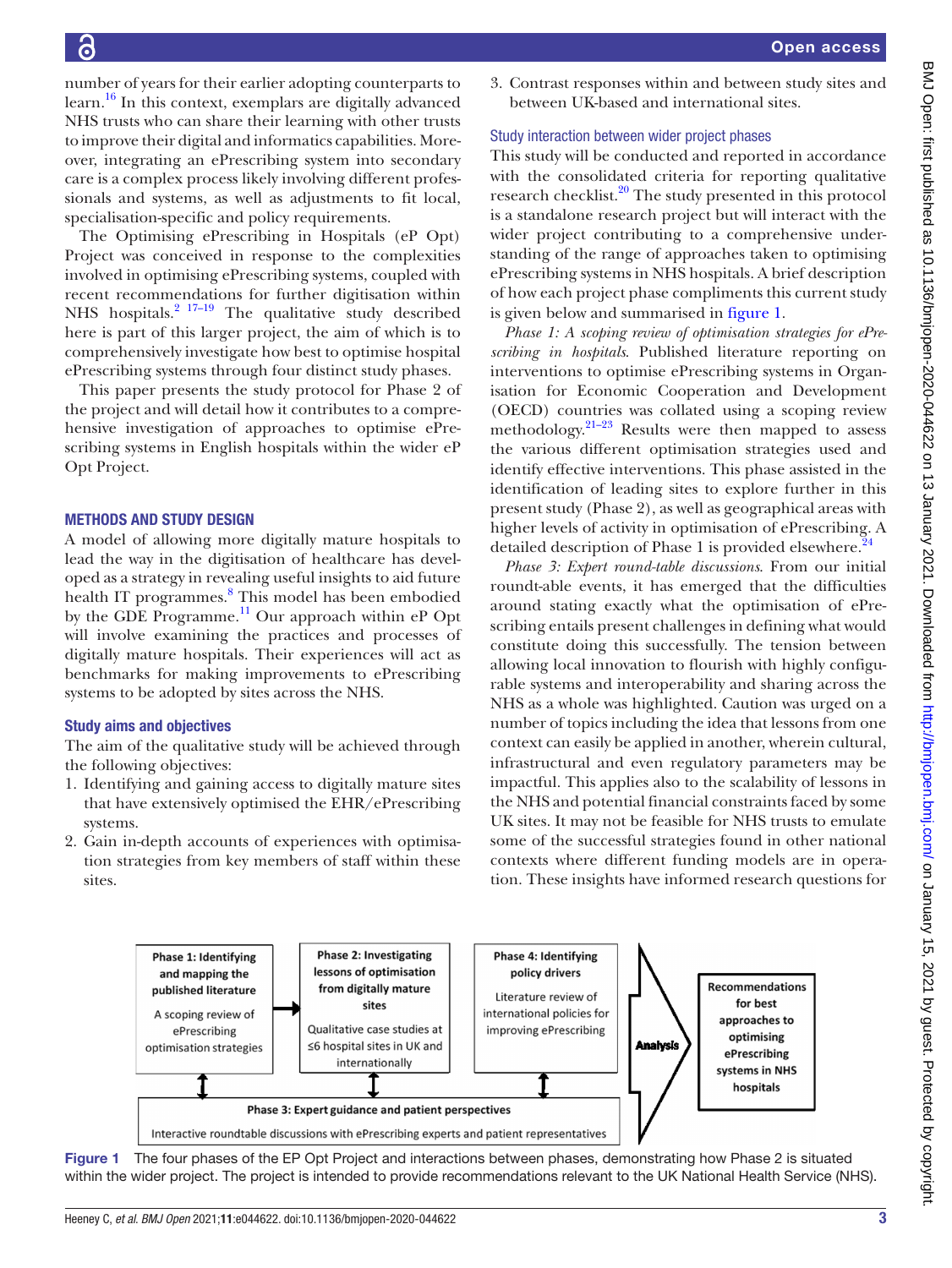this present study (Phase 2) and the interview topic guide used during data collection and will shape how the results are turned into recommendations.

*Phase 4: Literature review of international ePrescribing policy*. A literature review of academic literature and grey literature around international policies relating to optimising ePrescribing capabilities across OECD countries. This phase will demonstrate local and national attempts to implement and adopt policies to optimise ePrescribing systems. Again, the end-point is to consider lessons to be applied in the UK policy context.

#### Selection of case study sites and participant recruitment

In order to identify key, digitally mature sites to be approached as case studies, we will employ the following strategies. First, key publications identified in Phase 1 of the eP Opt Project will be used to identify healthcare institutions that have a major focus on developing/evaluating optimised ePrescribing systems and practices internationally. Second, Phase 3, which runs throughout the life course of the eP Opt Project, enables us to have access to experts in UK and international research and policy in ePrescribing who have pointed us towards relevant digitally mature sites. Additionally, during expert round-table discussions, attending clinicians provide information on innovative optimisation work being carried out in the UK and internationally. In Phase 2 of the project, we aim to build on previous work on ePrescribing by looking specifically at optimisation. Sites within the UK and other OECD countries have been selected on the basis of evidence of digital maturity, innovation and success in ePrescribing. These sites can be expected to have been using electronic systems for medicine management for 5–15 years, in which time they will have had ample opportunity to make improvements to the system.

Once agreements in principle had been gained from the initial site contacts, we will then employ a purposive sampling strategy to recruit staff from each site who have been involved in aspects of optimising ePrescribing systems and system users. Semistructured interviews will be carried out with a range of professionals involved in the optimisation of ePrescribing including doctors, nurses, pharmacists, IT specialists/data analysts, managers and representatives of EHR system supplier. We aim to carry out approximately 10 qualitative key informant interviews within each benchmark site (approximately 60 interviews in total). Initial contacts at each site were asked to provide email addresses for relevant staff members who are involved in system optimisation, before emails were then sent explaining the project and providing information sheets. If intent to participate was then indicated, participant consent forms were provided, and interviews were arranged.

#### Data collection

Qualitative semistructured interviews will be used to explore participants' experiences with optimising and using ePrescribing systems within their respective sites.

Interviews will be guided by an interview topic guide and will specifically seek to elicit interviewees' experiences of improving or adjusting an existing EHR system for ePrescribing purposes, staff deployment/training, governance, specific examples of optimisation and policy drivers. We will also explore the boundary between the implementation and optimisation process, the problems that optimisation strategies have attempted to solve, experience with suppliers and unexpected consequences of making improvements to the system. Originally, face-toface interviews were planned; however, the impact of the COVID-19 pandemic has meant that all data collection will now take place virtually using tele/videoconferencin software. Therefore, planned direct observation of ePre-scribing practices at study sites will also not be possible.<sup>[25](#page-6-4)</sup> Interviews will be undertaken by two researchers with extensive training and experience in conducting qualitative research. All participants will be provided with information sheets and asked to sign informed consent forms prior to the interview. It will be made clear that participation in all or part of the interview is voluntary. All interviews will be audio recorded. All audio files will be transcribed verbatim by a professional transcription company.

#### Analysis

Transcripts of interviews will be analysed using inductive thematic analysis, $26$  whereby coding will be applied to data to identify emerging themes and generate new theory. After familiarising themselves with the dataset, two researchers (CH and SM) will independently code two transcripts before discussing any discrepancies in the assignment of codes, to develop and refine the coding framework and establish intercoder consistency[.27 28](#page-6-6) Both researchers will then use the finalised coding framework to code the remaining transcripts, before reconvening to group the emerging codes into broader themes and subthemes. The researchers will employ prospective reflexivity during data collection and analysis to reduce the impact of bias on both the data collected and the interpretation of the findings. $29$  Data analysis will be conducted using NVivo V.12 Pro qualitative data analysis software.

#### Patient and public involvement

A major component of the eP Opt Project is the involvement of patient and public representatives across the four project phases. Specifically, two patient and public involvement (PPI) representatives are involved as team members, who attend research meetings and public events to provide feedback and suggestions on the work within each phase from a patient's perspective. They have also been extensively involved with assisting with the design of an upcoming PPI round-table event for Phase 3 of the eP Opt Project, where current progress of the present study will be shared with a group of invited patients and their feedback gathered to be used as the study progresses. These round-table events and PPI consultations have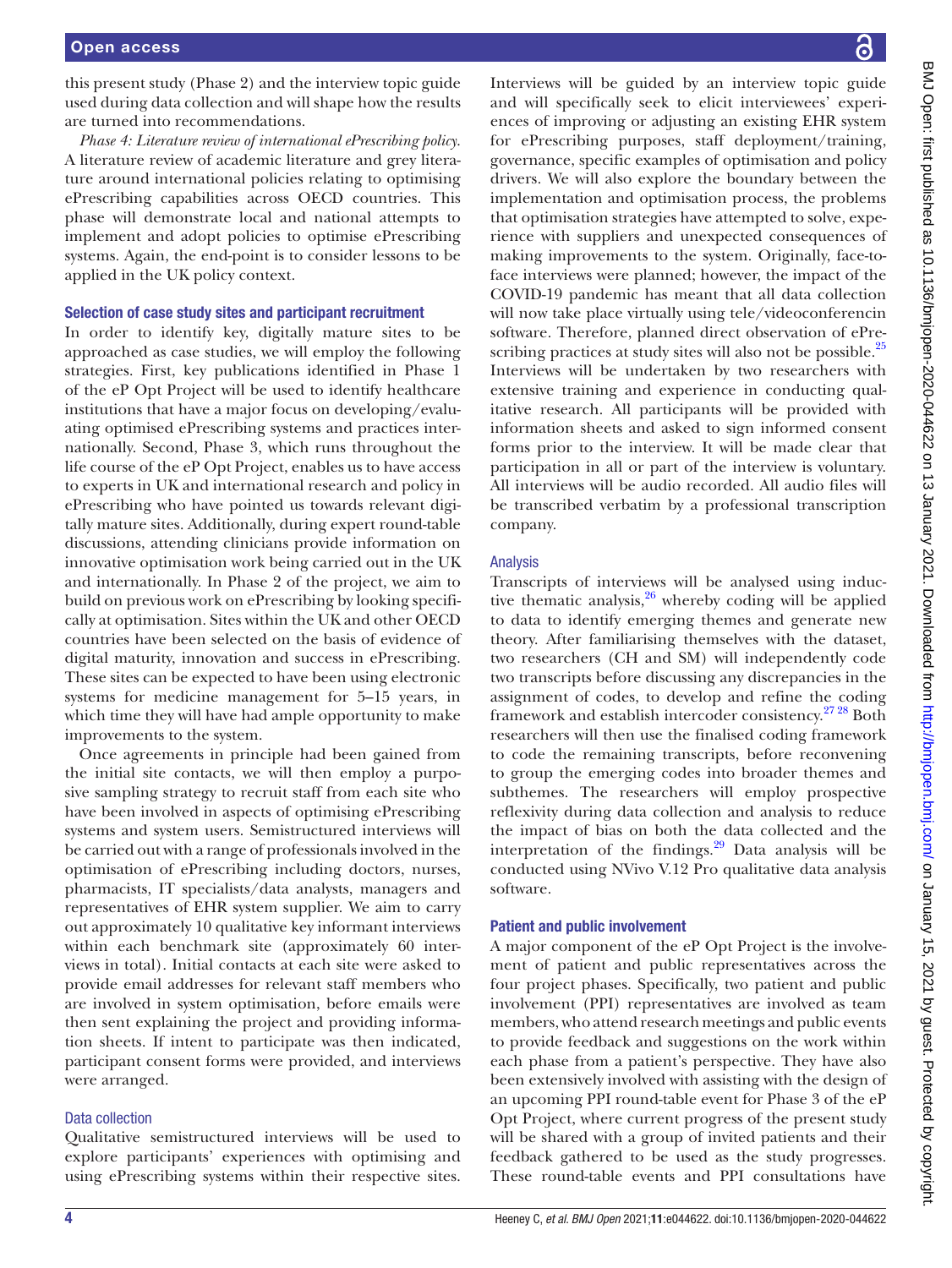helped in the formulation of research questions and will feed into analysis of the data by highlighting current gaps in practice from a patient perspective.

#### Study timeline

Benchmark site recruitment started in autumn 2019. All six identified sites were initially contacted by the end of 2019, and access has been granted to begin recruitment and conduct interviews in four of the six sites. At present, we plan to continue recruitment for sites and individuals iteratively until at least 10 participants have been recruited from each site. Data collection commenced in March 2020 and is anticipated to be completed by early 2021. We have experienced delays in recruitment as access to hospital staff and availability were affected by COVID-19. We aim to have data analysis completed by February 2021, with dissemination of findings anticipated in early 2021.

#### **DISCUSSION**

Optimisation of ePrescribing systems can be seen as an ongoing process of identifying gaps in functionality of an already implemented system and negotiating changes, which would address these gaps, and is a complex, multifaceted process. The qualitative study described in this protocol sits within a multiphase research project that aims to comprehensively investigate approaches to take when optimising ePrescribing systems and to highlight important lessons to be learnt as ePrescribing continues to be implemented at scale within the NHS. $^{2}$  This study will gather the insight of healthcare professionals at leading benchmark sites in both the UK and internationally. All phases of the wider eP Opt Project investigate the journey from implementation of an EHR with associated ePrescribing functionality to these systems performing as an optimal resource for professionals and patients. This addresses the important question of unintended consequences of ePrescribing systems and attempts to ensure that the safety of prescribing processes is not adversely affected as improvements are made.

Acknowledgements The authors thank all study sites and participants who are currently participating in the project, in addition to the PPI representatives Jillian Beggs and Antony Chuter. We also thank colleagues at the Usher Institute who have contributed to the wider phases of the eP Opt Project (Serena Tricarico, Toni Wigglesworth Jac Williams, Mike Holder, Uditha Perera and Matt Bouamrane).

Contributors AS conceptualised the project and designed the study. CH recruited study sites; CH and SM recruited individual participants within study sites and conducted data collection. CH prepared the first draft of the manuscript. SM and CH prepared the second draft of the manuscript. All authors contributed to the final draft of the manuscript and approved it for submission.

Funding This study/project is funded by the National Institute for Health Research (NIHR) (Optimising ePrescribing in Hospitals (PR-ST-01–10001)/Policy Research Programme). The views expressed are those of the author(s) and not necessarily those of the NIHR or the Department of Health and Social Care.

Competing interests None declared.

Patient and public involvement Patients and/or the public were involved in the design or conduct or reporting or dissemination plans of this research. Refer to the Methods section for further details.

Patient consent for publication Not required.

Ethics approval This study was granted ethical approval by the Usher Research Ethics Group (University of Edinburgh) on 21/01/2020 (ref.1906), and the relevant NHS research and development approvals were acquired for UK-based sites on 23/01/2020 (ref.19/HRA/7015). As this research is exclusively being conducted with healthcare professionals, there is no involvement of vulnerable groups, and therefore, there is minimal ethical concern. Despite this, there are a number of data protection and privacy considerations that should be acknowledged. First, due to the ongoing COVID-19 pandemic, this research project is being conducted remotely using teleconferencing software. This presents a number of potential data protection issues, such as the potential for unauthorised access to scheduled virtual meetings. This issue is being mitigated by using only University-approved accounts to set up interviews, using meeting passwords and ensuring interviews are undertaken with both the interviewee and interviewer in a private room. Another ethical consideration is the need to protect anonymity of research participants. As we are focusing this research on well-known, world-leading institutions in health informatics, extra care should be taken when presenting research findings to not compromise the anonymity of the respondents. Therefore, specific job titles will not be used in conjunction with individual quotes, and any quotes that could be used to potentially identify someone will not be used. All audio files, transcripts and consent forms will be kept in a secure, password-protected folder within the University of Edinburgh's DataStore. Consent forms will be kept in separate folders from the rest of the research data.

Data availability statement Data are available upon reasonable request.

Open access This is an open access article distributed in accordance with the Creative Commons Attribution 4.0 Unported (CC BY 4.0) license, which permits others to copy, redistribute, remix, transform and build upon this work for any purpose, provided the original work is properly cited, a link to the licence is given, and indication of whether changes were made. See: [https://creativecommons.org/](https://creativecommons.org/licenses/by/4.0/) [licenses/by/4.0/](https://creativecommons.org/licenses/by/4.0/).

#### ORCID iD

Catherine Heeney<http://orcid.org/0000-0002-0725-974X>

#### **REFERENCES**

- <span id="page-5-0"></span>1 Catwell L, Sheikh A. Evaluating eHealth interventions: the need for continuous systemic evaluation. *[PLoS Med](http://dx.doi.org/10.1371/journal.pmed.1000126)* 2009;6:e1000126.
- <span id="page-5-1"></span>2 NHS England. *The NHS long term plan*, 2019.
- <span id="page-5-2"></span>3 Healthcare Safety Investigation Branch. *Electronic prescribing and medicines administration systems and safe discharge*. 11, 2019.
- <span id="page-5-3"></span>4 Bell H, Garfield S, Khosla S, *et al*. Mixed methods study of medication-related decision support alerts experienced during electronic prescribing for inpatients at an English Hospital. *[Eur J](http://dx.doi.org/10.1136/ejhpharm-2017-001483)  [Hosp Pharm](http://dx.doi.org/10.1136/ejhpharm-2017-001483)* 2019;26:318–22.
- 5 OECD European Observatory on Health Systems Policies. *Denmark: country health profile 2019*, 2019.
- <span id="page-5-8"></span>6 Garfield S, Jani Y, Jheeta S. Impact of electronic prescribing on patient safety in hospitals: implications for the UK. *Evaluation* 2020;15:13.
- <span id="page-5-4"></span>7 Cresswell KM, Mozaffar H, Lee L, *et al*. Safety risks associated with the lack of integration and Interfacing of hospital health information technologies: a qualitative study of hospital electronic prescribing systems in England. *[BMJ Qual Saf](http://dx.doi.org/10.1136/bmjqs-2015-004925)* 2017;26:530–41.
- <span id="page-5-9"></span>8 Cornford T, Dean B, Savage I. *Electronic prescribing in hospitalschallenges and lessons learned*, 2009.
- <span id="page-5-5"></span>9 Robertson A, Bates DW, Sheikh A. *The rise and fall of England's National Programme for IT*. London, England: SAGE Publications Sage UK, 2011.
- <span id="page-5-6"></span>10 Wachter R. *Making it work: harnessing the power of health information technology to improve care in England*. London, UK: Department of Health, 2016.
- <span id="page-5-7"></span>11 Cresswell KM, Bates DW, Sheikh A. Ten key considerations for the successful optimization of large-scale health information technology. *[J Am Med Inform Assoc](http://dx.doi.org/10.1093/jamia/ocw037)* 2017;24:182–7.
- <span id="page-5-10"></span>12 Wiegel V, King A, Mozaffar H, *et al*. A systematic analysis of the optimization of computerized physician order entry and clinical decision support systems: a qualitative study in English hospitals. *[Health Informatics J](http://dx.doi.org/10.1177/1460458219868650)* 2020;26:1118–32.
- <span id="page-5-11"></span>13 Simon SR, Keohane CA, Amato M, *et al*. Lessons learned from implementation of computerized provider order entry in 5 community hospitals: a qualitative study. *[BMC Med Inform Decis Mak](http://dx.doi.org/10.1186/1472-6947-13-67)* 2013;13:67.
- <span id="page-5-12"></span>14 Cresswell K, Coleman J, Slee A, *et al*. Correction: investigating and learning lessons from early experiences of implementing ePrescribing